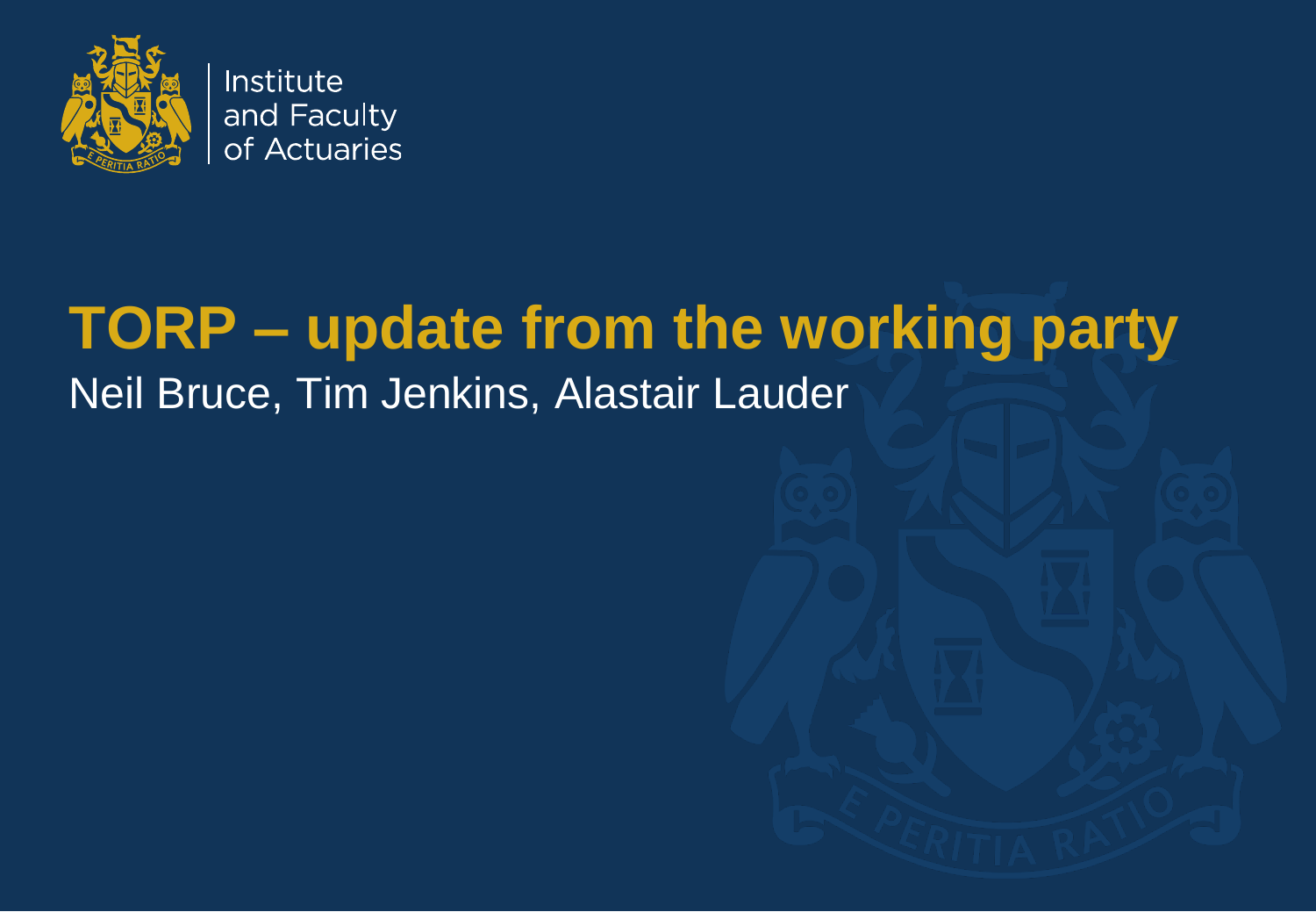

# **TORP – update from the working party**

#### The fast close process (or: "you want what? By when??")

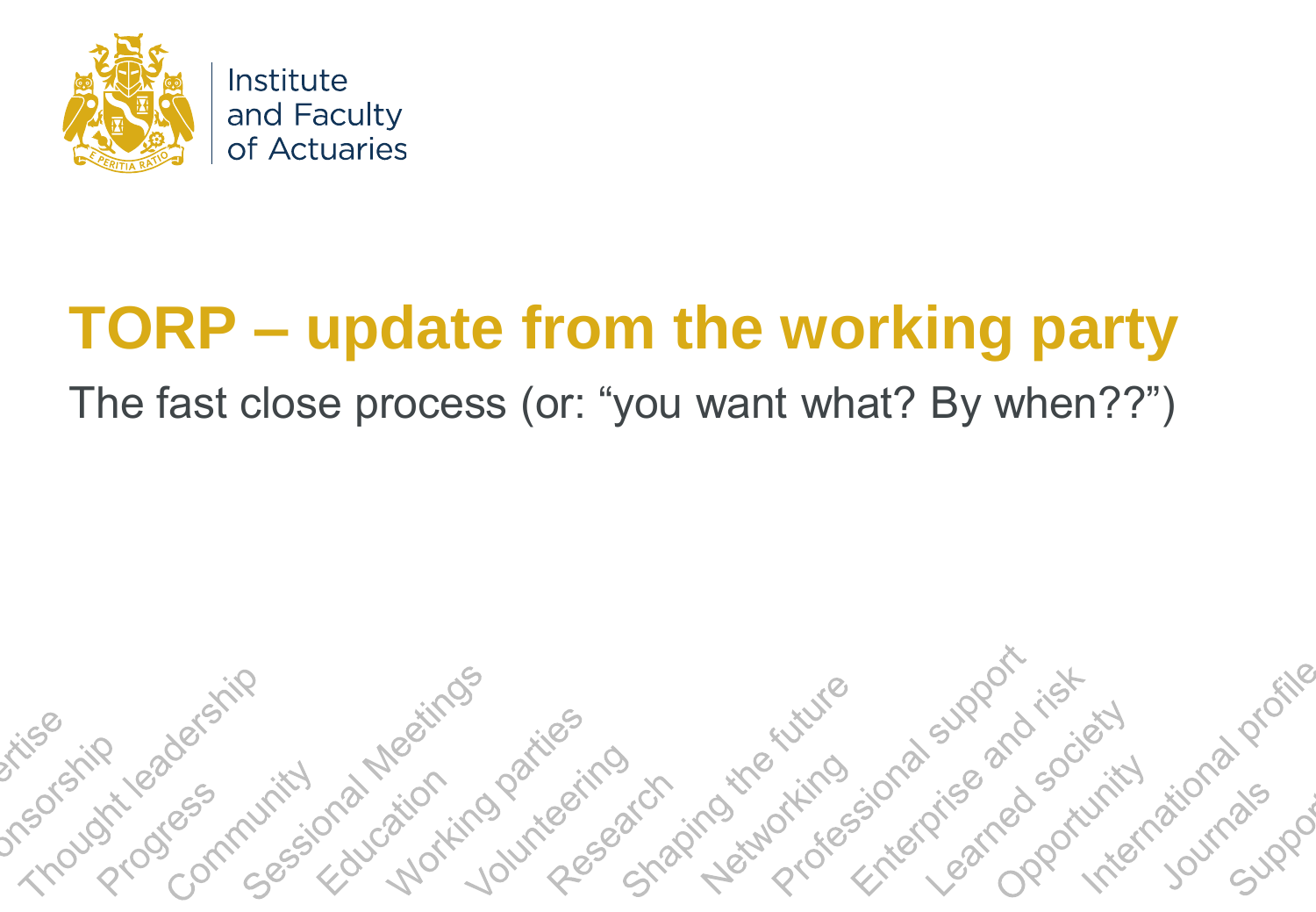## **Agenda**

- Introduction
- Reporting
- Actual vs. expected
- Roll-forward
- Issues impacting the process
- Conclusions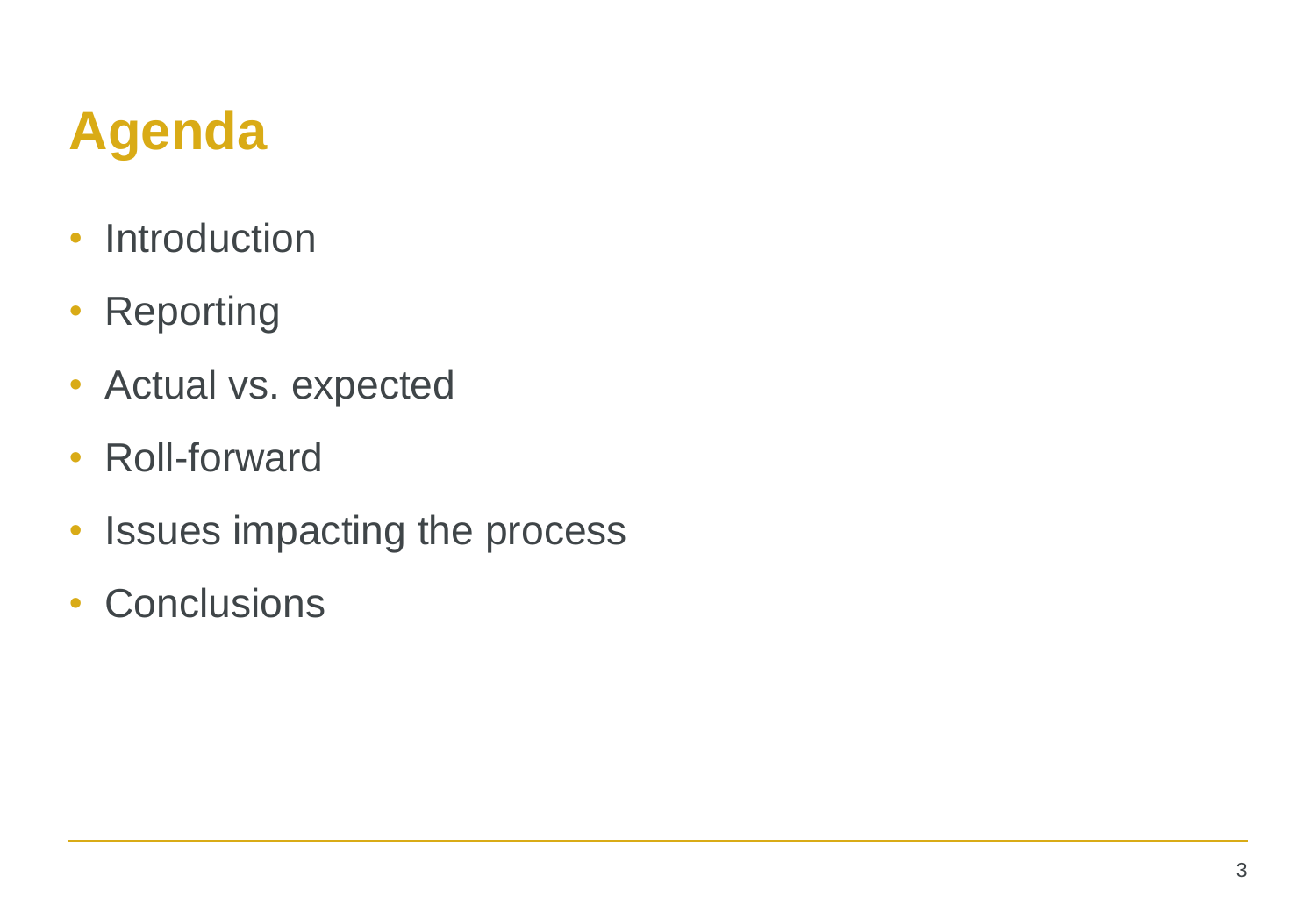## **The problem:**

- Limited time between receipt of as at data and reporting deadline.
- Increasing reporting requirements are reducing the time available to study the data.
- Less time for analysis means less accuracy/ increased potential for inconsistency/ increased operational risk.
- Topical or recent events may get disproportionate management attention.
- Unexpected issues can derail the process.
- Management focus can be misaligned with actuarial processes.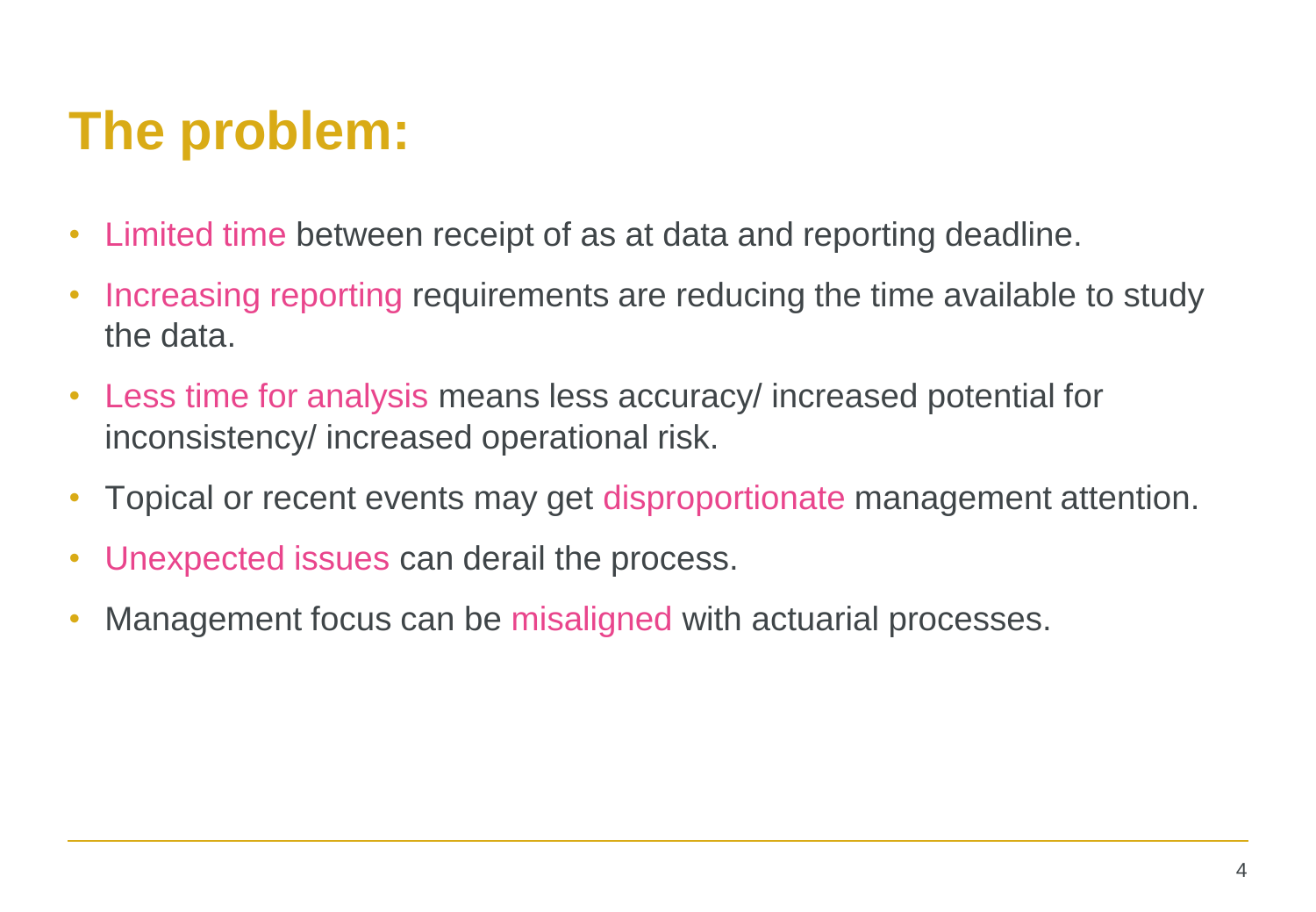#### **The problem (pictorially):**

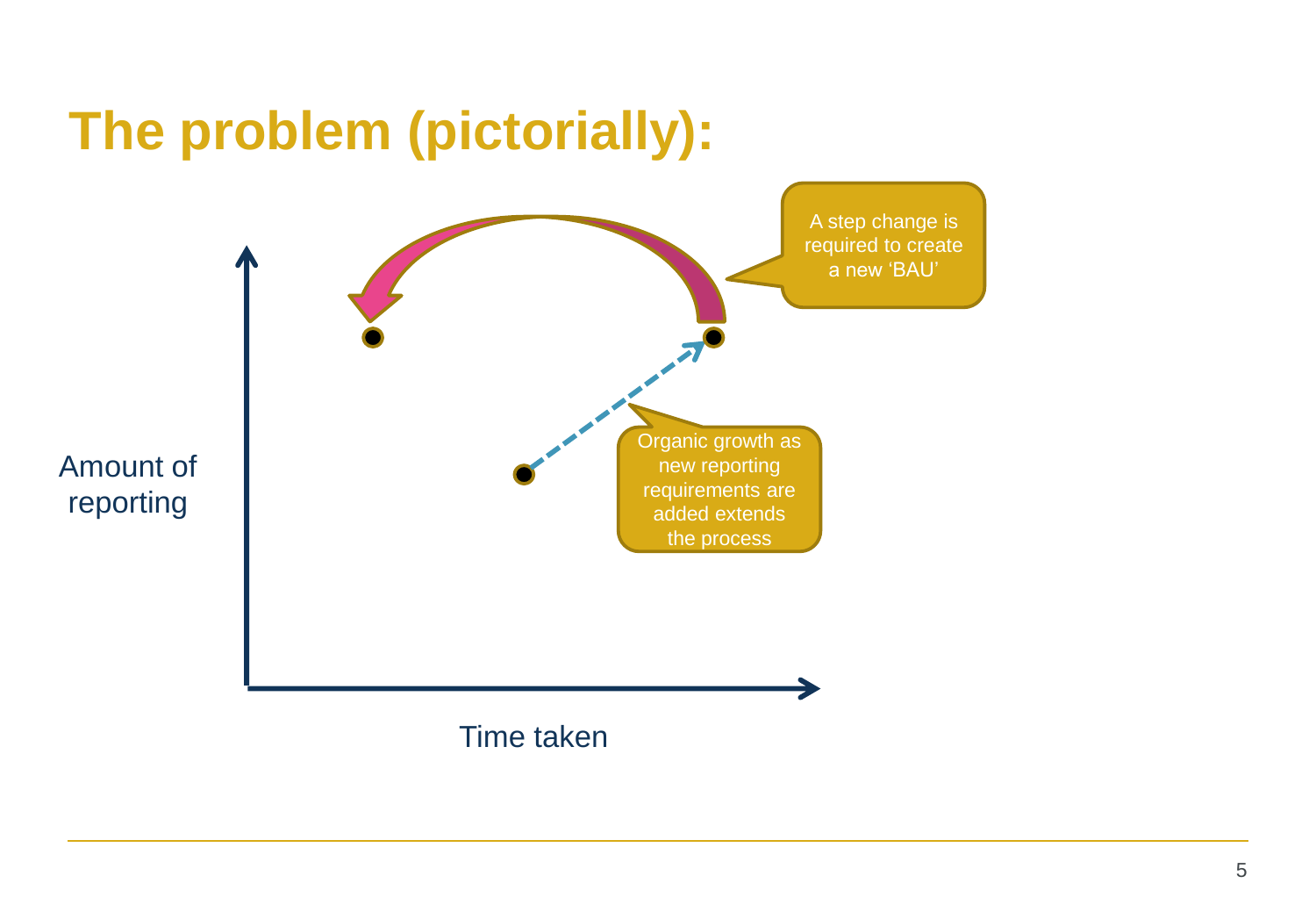#### **Background**

- Reporting requirements have been expanding steadily.
- Most initial processes were based on "add-ons" to convert from one basis to another.
- Organic development of processes is unlikely to be enough a step change is usually required, and firms are at different points along this process.
- Our working party is aimed at spreading the expertise gained from those further along the process, to those not as far advanced (see our AvE work last year as an example).
- We aim to develop practical thoughts around the design and operation of the reserving process to share current practices and issues.
- We are considering the maximum amount of reporting, but not all of this will apply to all firms.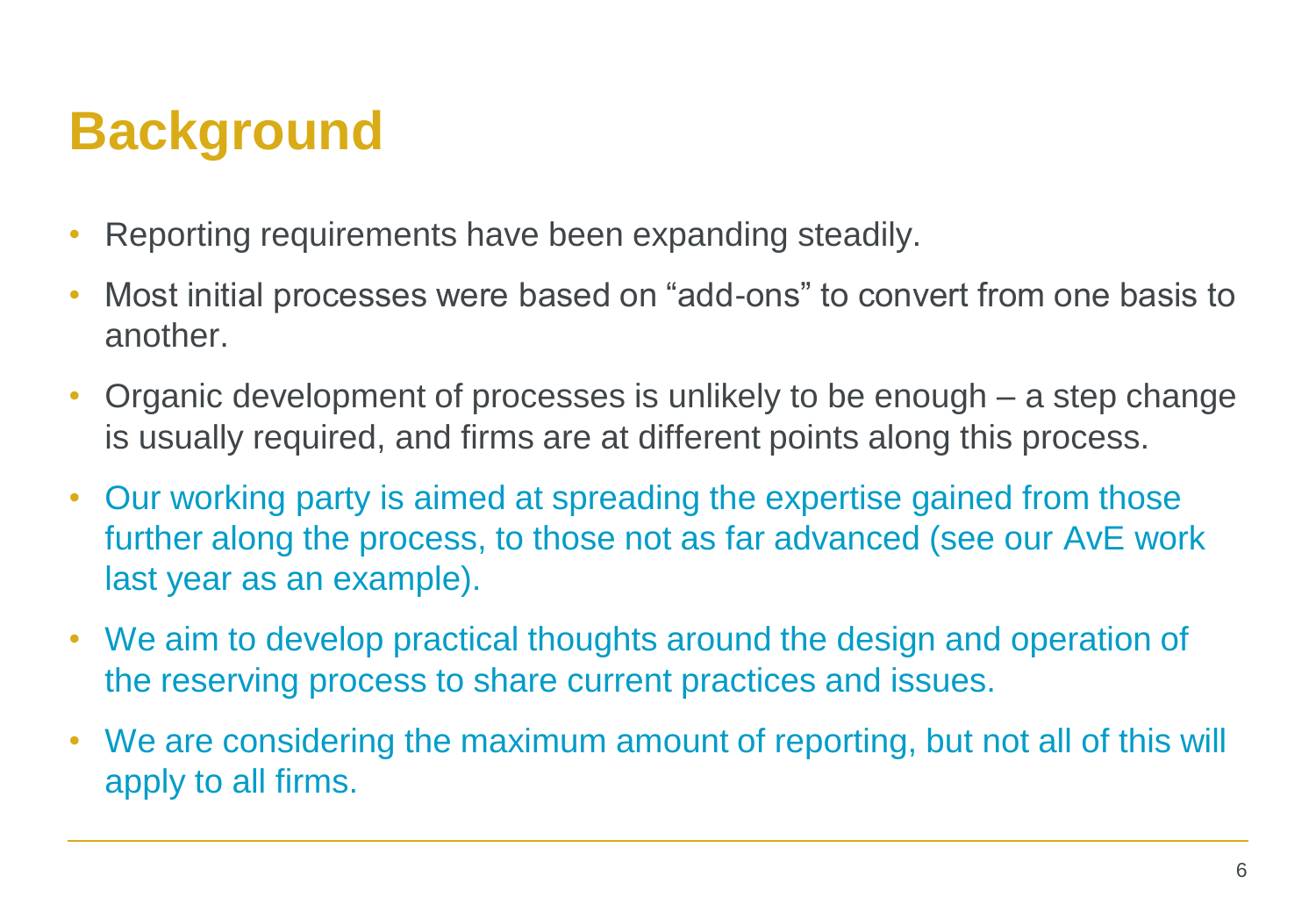#### **Early/fast close**



- **Early**: previous full analysis that sets expectations for future experience. Can be a month, quarter or longer (up to a year?) before reporting as at date. Will usually take 4-8 weeks.
- **Fast**: key point is that there isn't time to complete a full analysis at the as at date in the time available (typically a week to report final reserves etc.).
- Analysis may use AvE or other techniques to provide diagnostics.
- Roll-forward represents the confirmation or adjustment of ultimates.
- Fast includes any mechanical processes required to derive the reserves, and any additional "numbers" for reporting.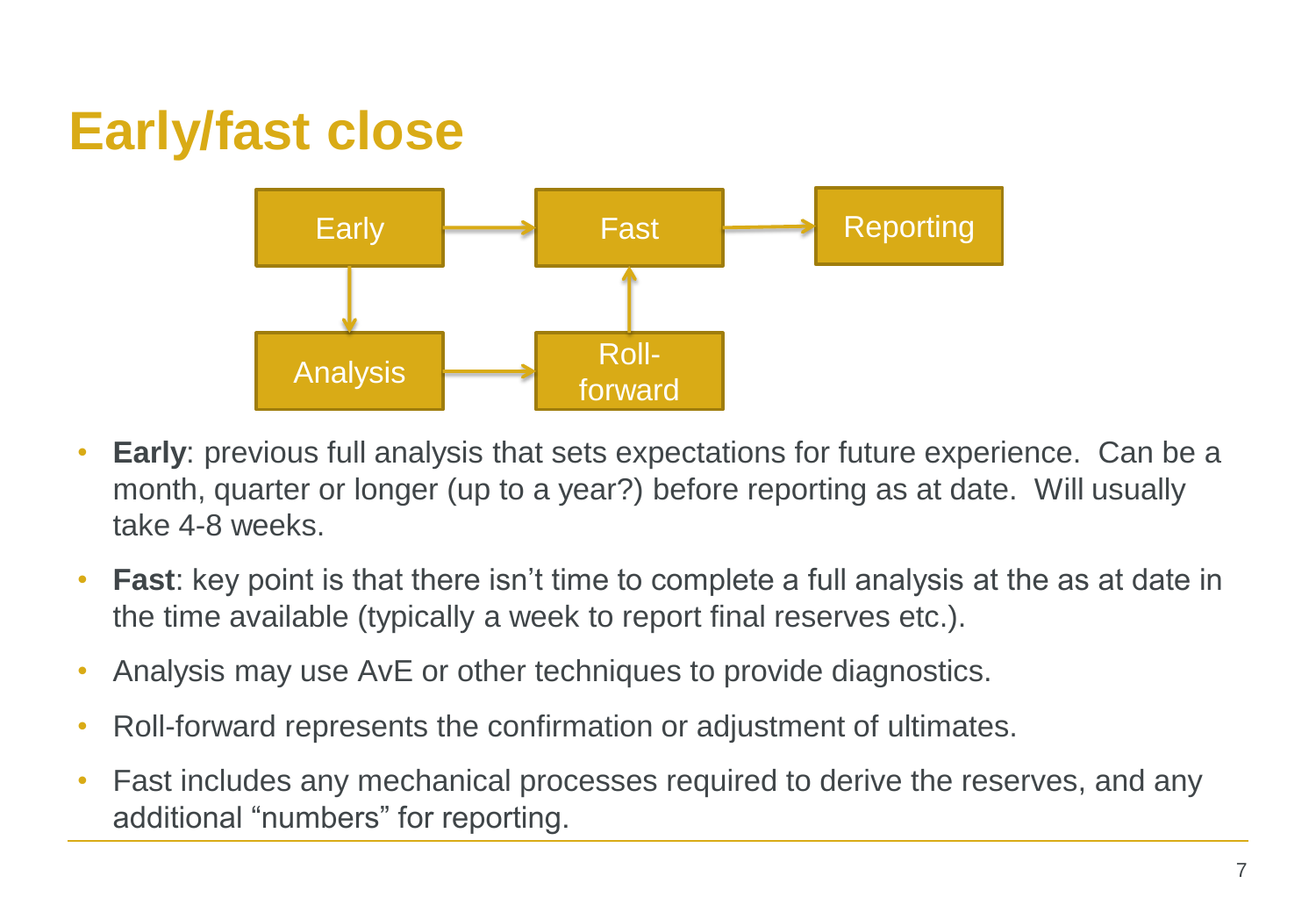# **Reporting requirements**

- **Reserving report**
- Board Summary
- Best estimate/margin split
- Investor briefing
- Lloyd's Trust funds
- Lloyd's QMR
- **FSA returns**
- Reserve ranges/ adequacy
- GAAP (if not primary basis)
- Solvency II Technical Provisions
- Cashflow projections
- Future development expectations
- Allocation/ aggregation
- Audit recs
- Tax reserves
- Management exhibit on ultimates
- **Statement of Actuarial Opinion**
- Bad debt
- ULA<sub>E</sub>

There are a lot of reporting requirements as part of the reserving process

It seems difficult to produce all of these in a very short timeframe as well as producing revised estimates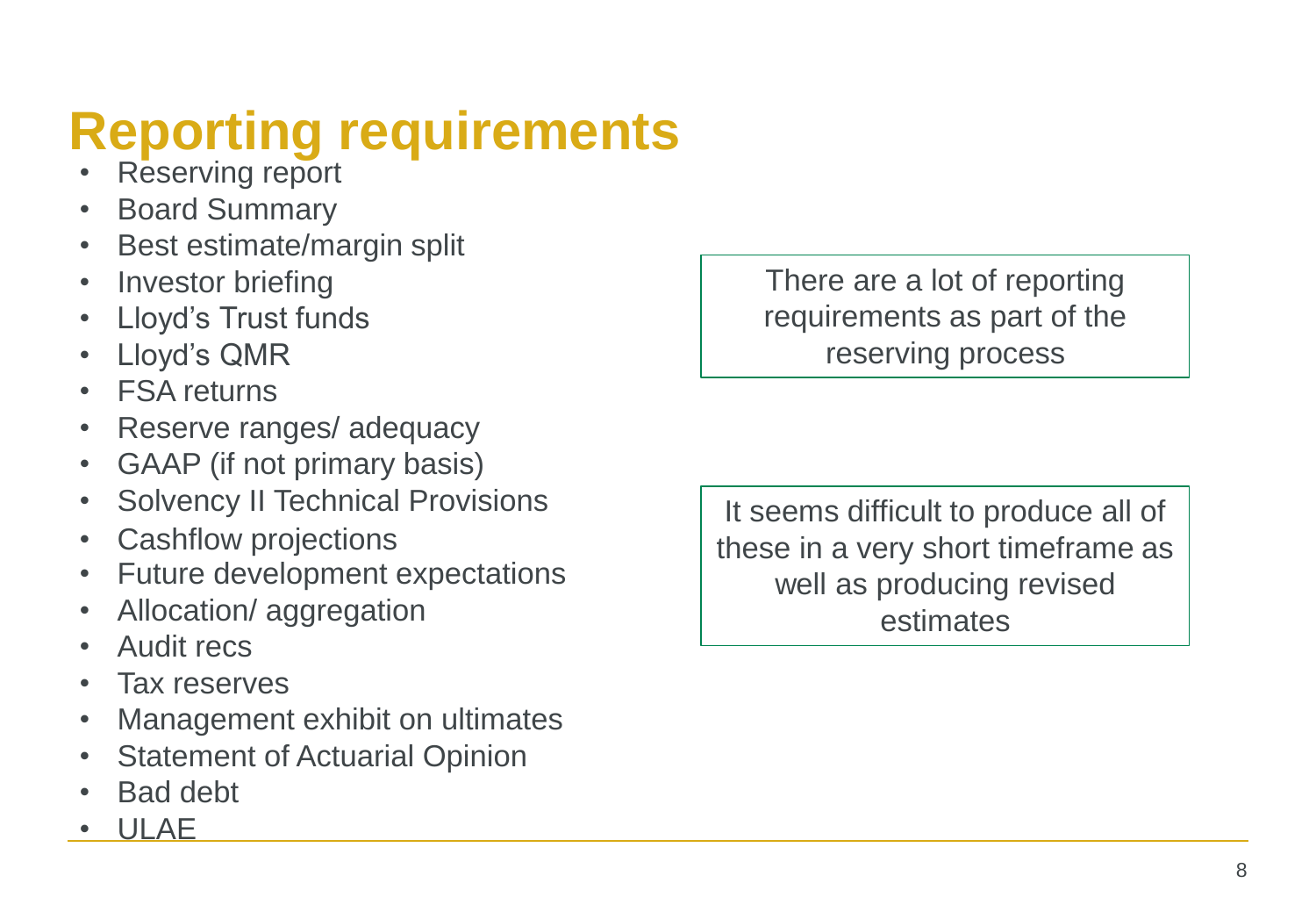# **Reporting requirements**

- **Reserving report**
- Board Summary
- Best estimate/margin split
- Investor briefing
- Lloyd's Trust funds
- Lloyd's QMR
- **FSA returns**
- Reserve ranges/ adequacy
- GAAP (if not primary basis)
- Solvency II Technical Provisions
- Cashflow projections
- Future development expectations
- Allocation/ aggregation
- Audit recs
- Tax reserves
- Management exhibit on ultimates
- **Statement of Actuarial Opinion**
- Bad debt
- ULAE

Use the amount of expert judgement required in each output to prioritise (and allocate time) to the update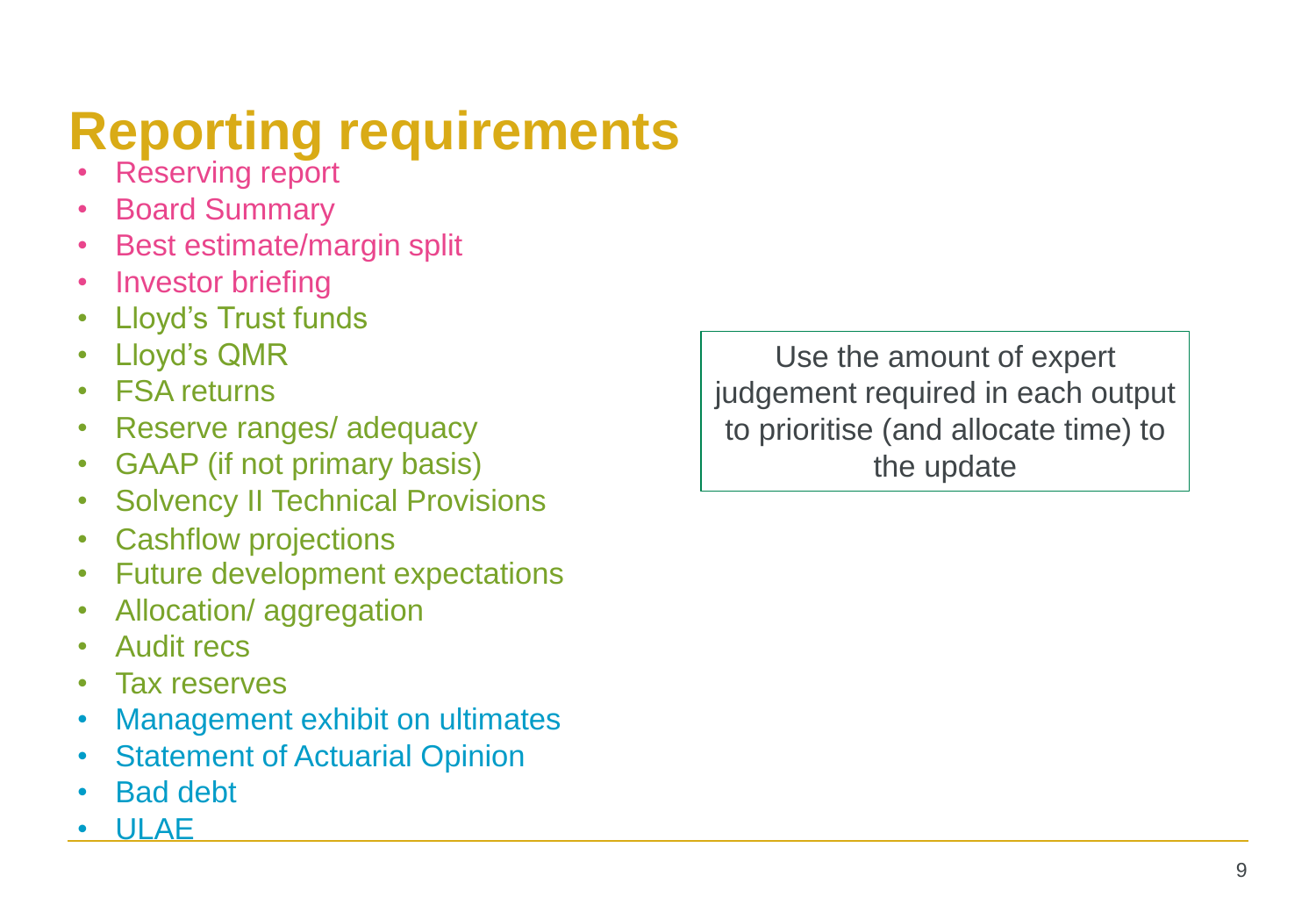#### **Reporting in fast close**

| <b>Unchanged in fast close</b><br><b>Undated manually</b><br><b>Updated mechanically</b><br>Lloyd's Trust funds<br>Mngmnt exhibit on ults<br><b>Reserving report</b><br>Lloyd's QMR<br><b>SAO</b><br><b>Board Summary</b> |  |
|---------------------------------------------------------------------------------------------------------------------------------------------------------------------------------------------------------------------------|--|
|                                                                                                                                                                                                                           |  |
|                                                                                                                                                                                                                           |  |
|                                                                                                                                                                                                                           |  |
| Best estimate/margin split<br><b>FSA returns</b><br>Bad debt/<br>Can we leave some                                                                                                                                        |  |
| reports untouched?<br><b>ULAE</b><br>Reserve ranges/ adequacy<br>Investor briefing                                                                                                                                        |  |
| <b>GAAP</b> (if not primary basis)<br>The most                                                                                                                                                                            |  |
| <b>Solvency II TPs</b><br>important outputs?                                                                                                                                                                              |  |
| <b>Cashflow projections</b>                                                                                                                                                                                               |  |
| <b>Future development</b><br>expectations                                                                                                                                                                                 |  |
| Allocation/aggregation                                                                                                                                                                                                    |  |
| No manual intervention,<br><b>Audit recs</b>                                                                                                                                                                              |  |
| other than sense<br><b>Tax reserves</b><br>checks?                                                                                                                                                                        |  |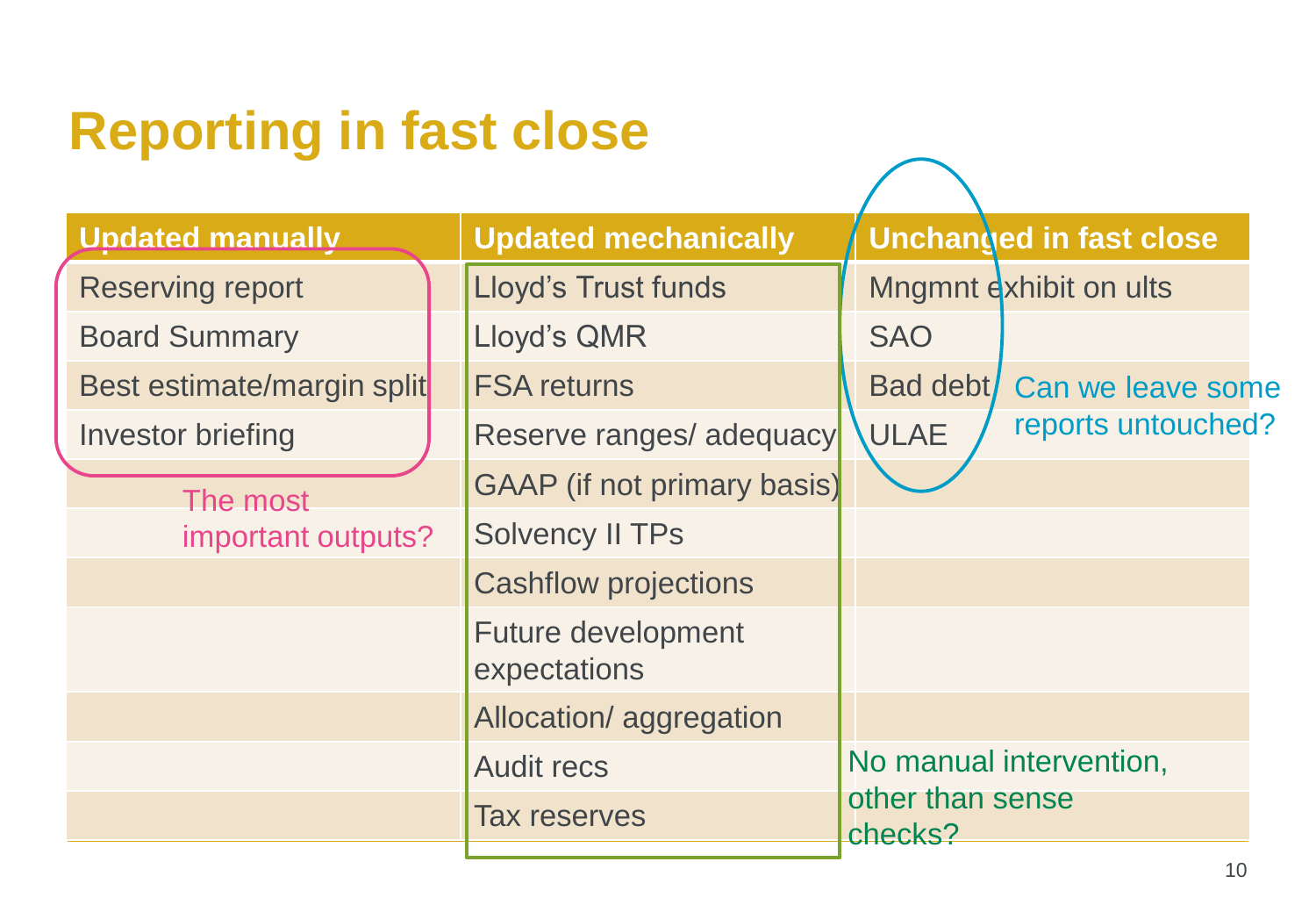#### **A vs E in Fast-Close Situation**

• A vs E analysis lends itself well to lean process in a fast-close situation, but it is not without practical complications.

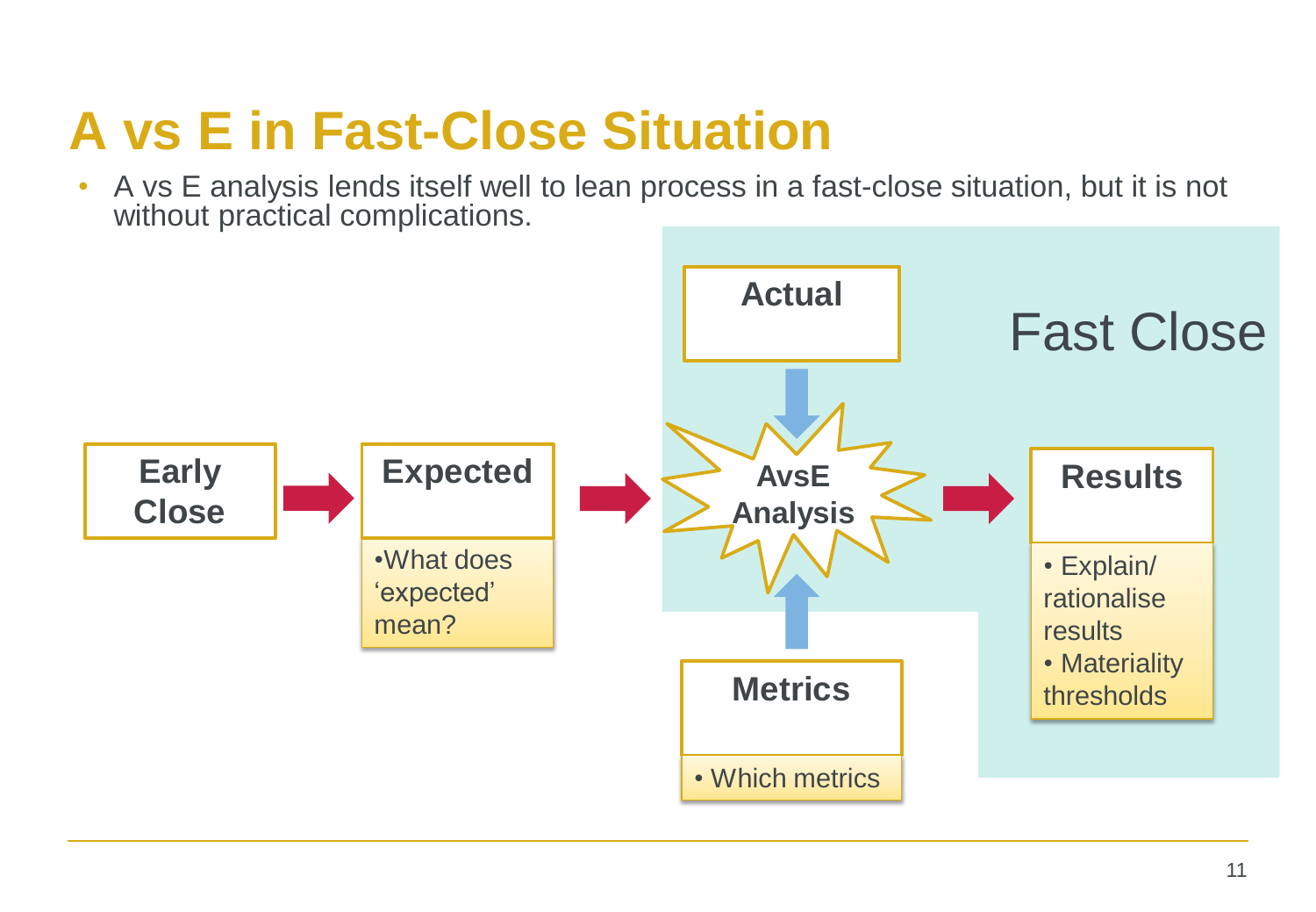#### **Practical Application of A vs E**

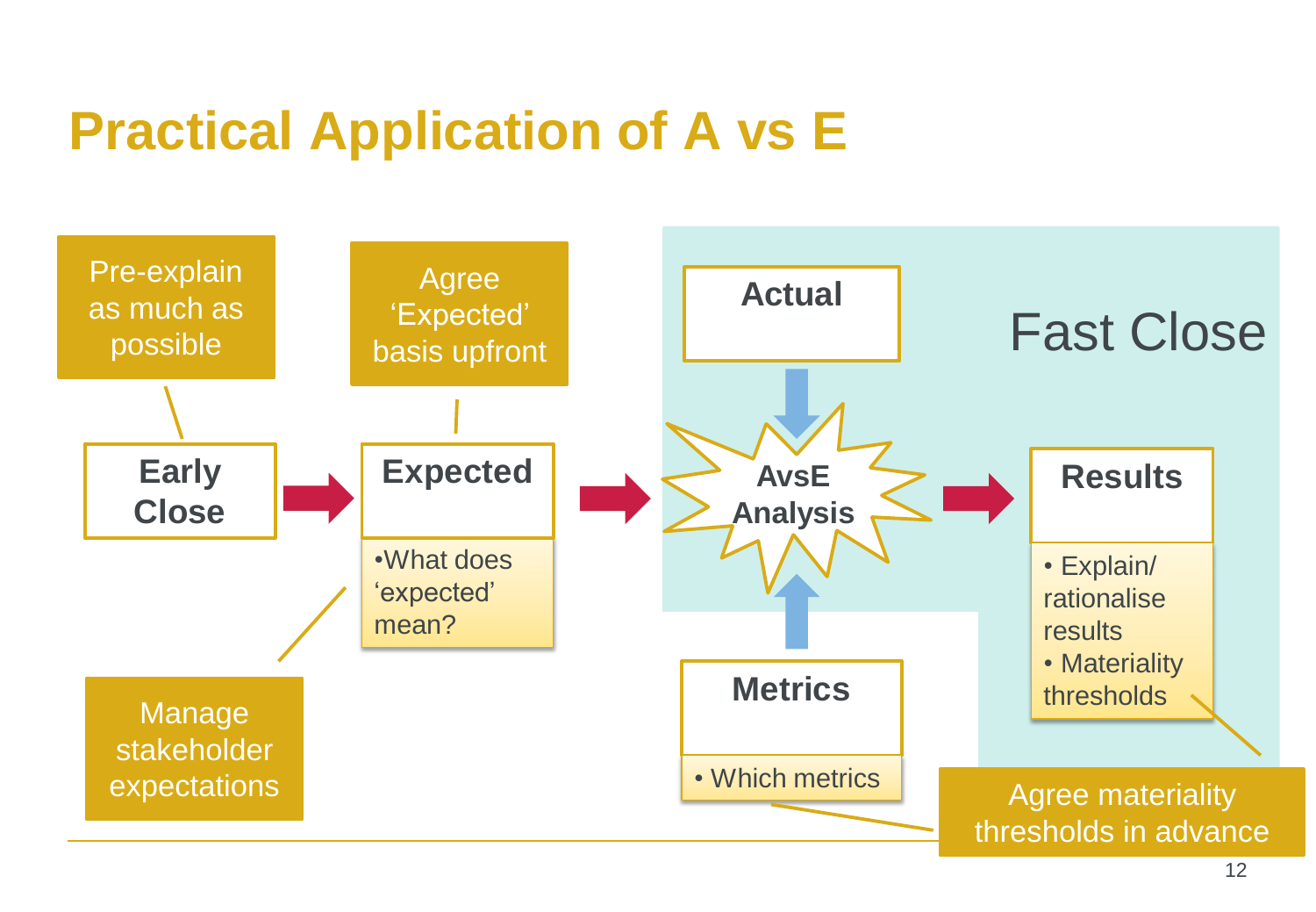#### **Roll-forward process**

- Aim is to confirm/ adjust ultimates based on the information available (including output from analysis).
- Various options are available when selecting ultimates, e.g.:
	- Static ultimates
	- Static ULRs
	- Static IBNRs
	- Roll forward methods & assumptions on new data
- A balance needs to be struck:
- We would suggest:
	- Do it at a granular level (to facilitate drill-down and reporting).
	- Apply an automated decision rule
	- Any top level adjustments are held as margin (or are specified at a detailed level).

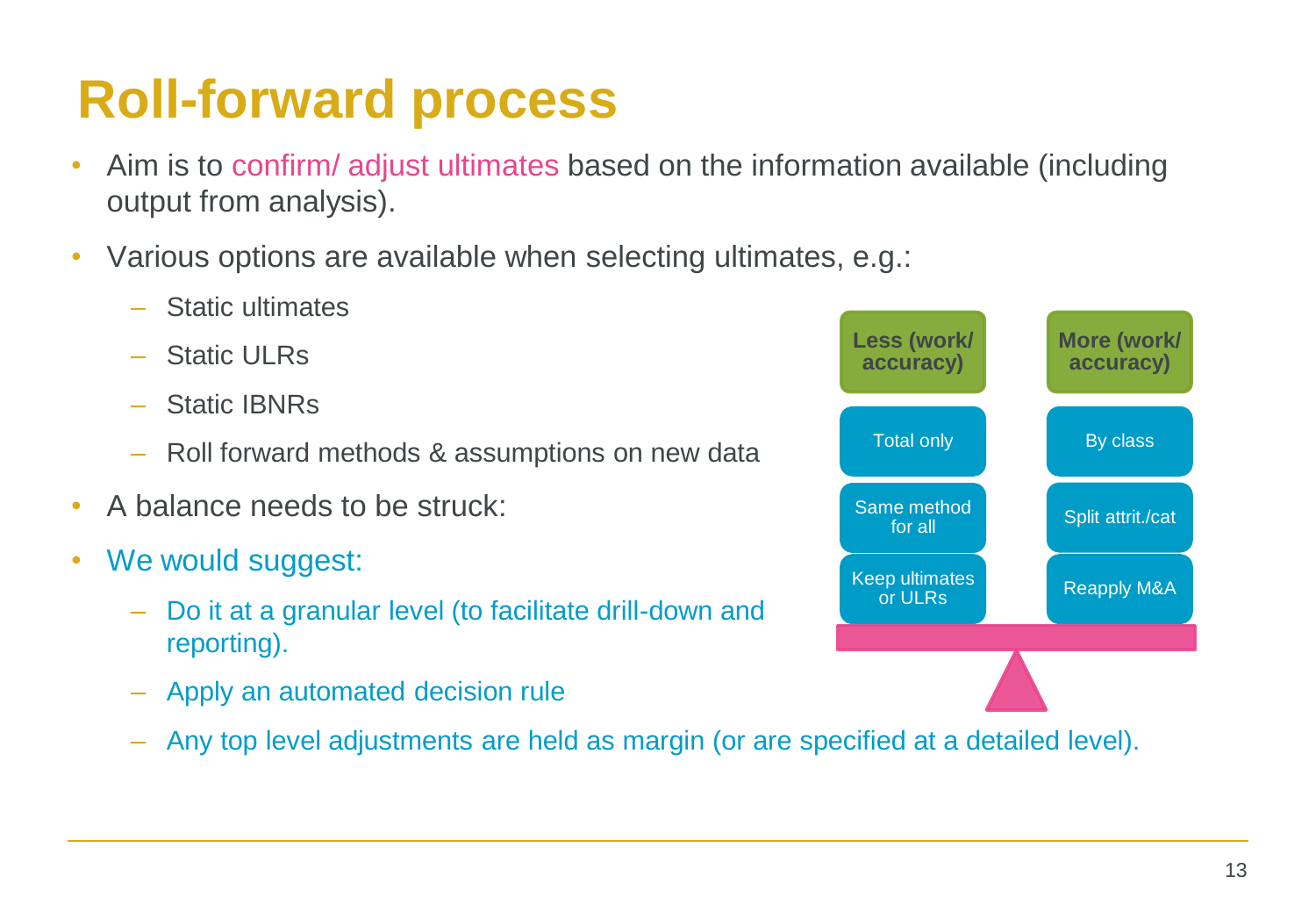#### **Roll-forward process**

#### Challenges:

- Likely to need different approaches for different segments (Short tail vs. Long tail, lumpy vs. smooth development).
- The process of selection should be very quick, using various indicators/ defaults to ensure time is spent on the more difficult decisions (automated decision rules, RAG status flags etc.).
- Reinsurance may require a different approach entirely.
- Need to ensure sum of detailed decisions makes sense compared to total diagnostics.
- Raises some cultural questions:
	- Will Boards be happy with "no change"?
	- Will actuaries be happy with "no change"?
	- Does this achieve sufficient accuracy for tertiary uses (base for planning etc.)?
	- Can this approach be extended to replace a "full" quarterly reserving process?
- We suggest that the aim of the exercise is to ensure that movements are based on a limited number of specific known issues/effects to reduce amount of explanation and increase clarity and speed of reporting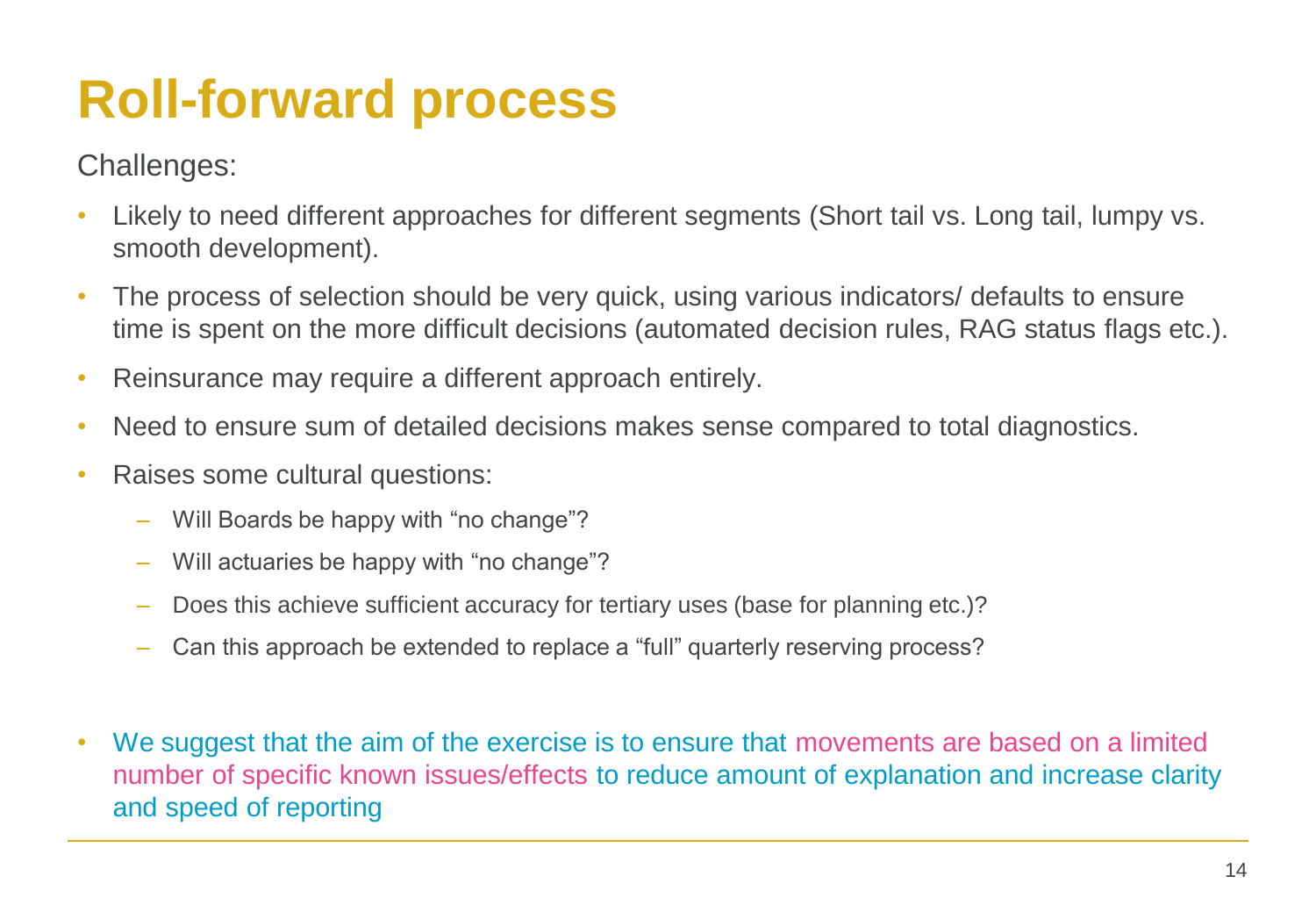#### **Major Issues & Potential Solutions**

| <b>Internal</b>                           | <b>External</b>                             |
|-------------------------------------------|---------------------------------------------|
| <b>Data/Systems/Processes</b>             | <b>Catastrophes/Major Events</b>            |
| <b>• Earlier Data Extracts</b>            | • Daily Analysis of Updated Data            |
| • Regular Catch-Ups with SMEs             | • Constant Communication with Claims        |
|                                           | • Stakeholder Management                    |
| <b>Management Interaction</b>             | <b>Regulators/Court Rulings/3rd Parties</b> |
| • Early & Continuous Engagement           | • Regular Internal Catch-Ups                |
| • Range of Results/Implications           | • Regular External Catch-Ups/SLAs           |
| • Reserving Policy/Materiality Thresholds | • Key Internal Contacts in Place            |

• **Any other major issues? e.g. FX fluctuations.**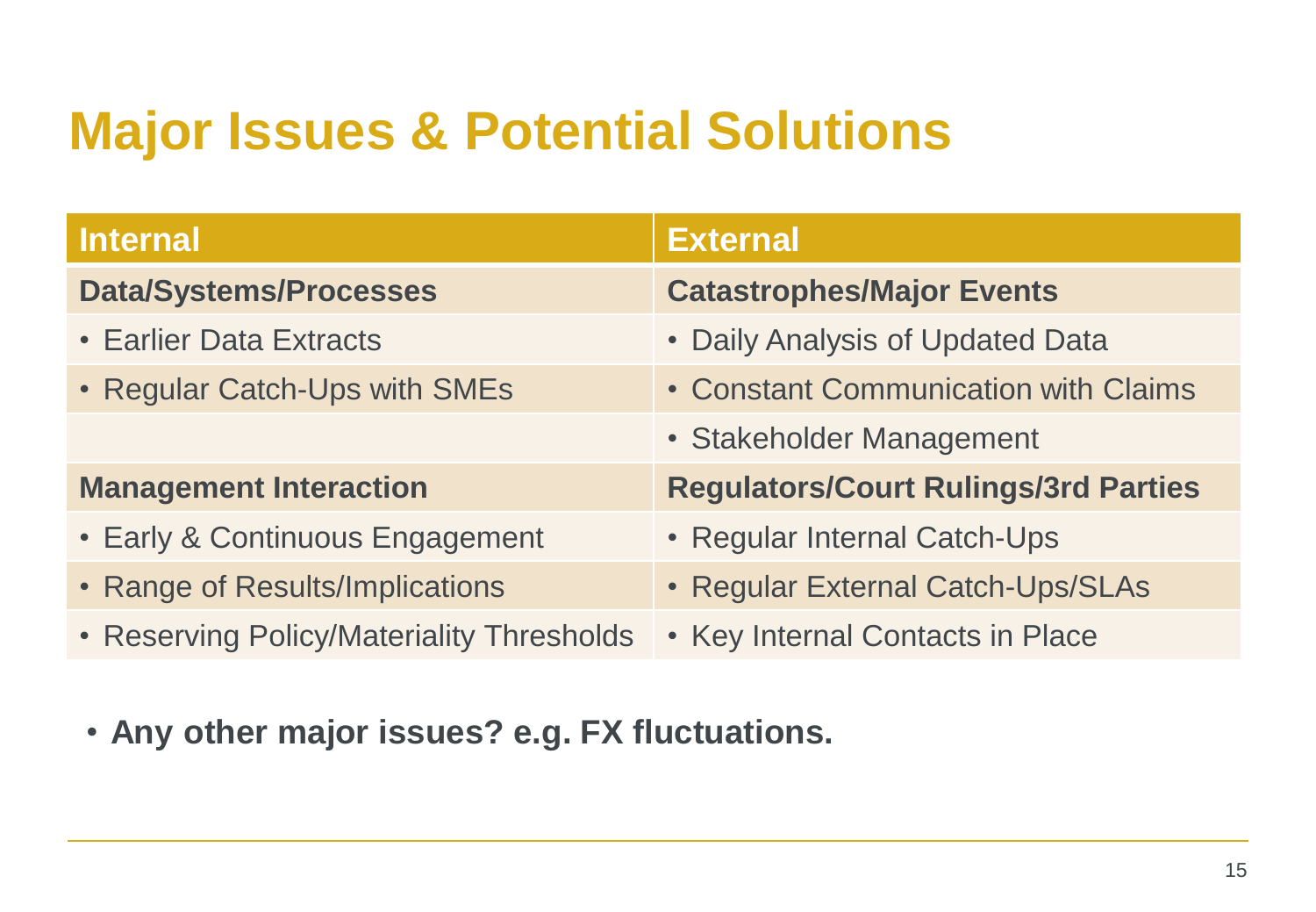#### **Implementing fast close**

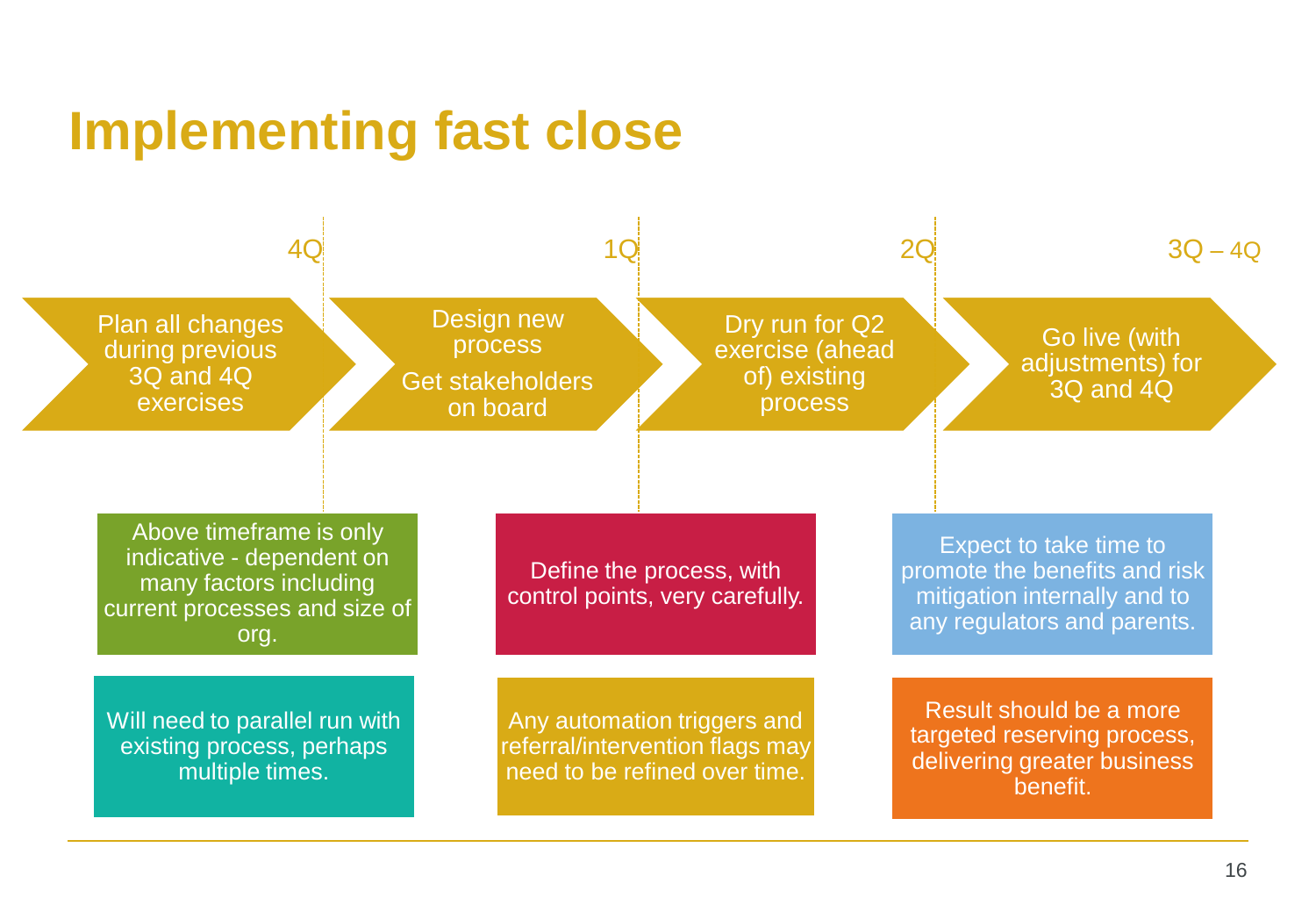#### **Conclusions**

- Set out process and get it agreed by all stakeholders ("rules of engagement"), including thresholds for intervention.
- Ensure communication lines kept open.
- Automate where appropriate to focus on value adding analysis.
- Identify outputs that require manual intervention and determine critical path.
- Use prior detailed analysis to deal with known critical issues in advance of the fast close.
- Consider contingency processes in case of emergency…

Not much different to a normal review…!